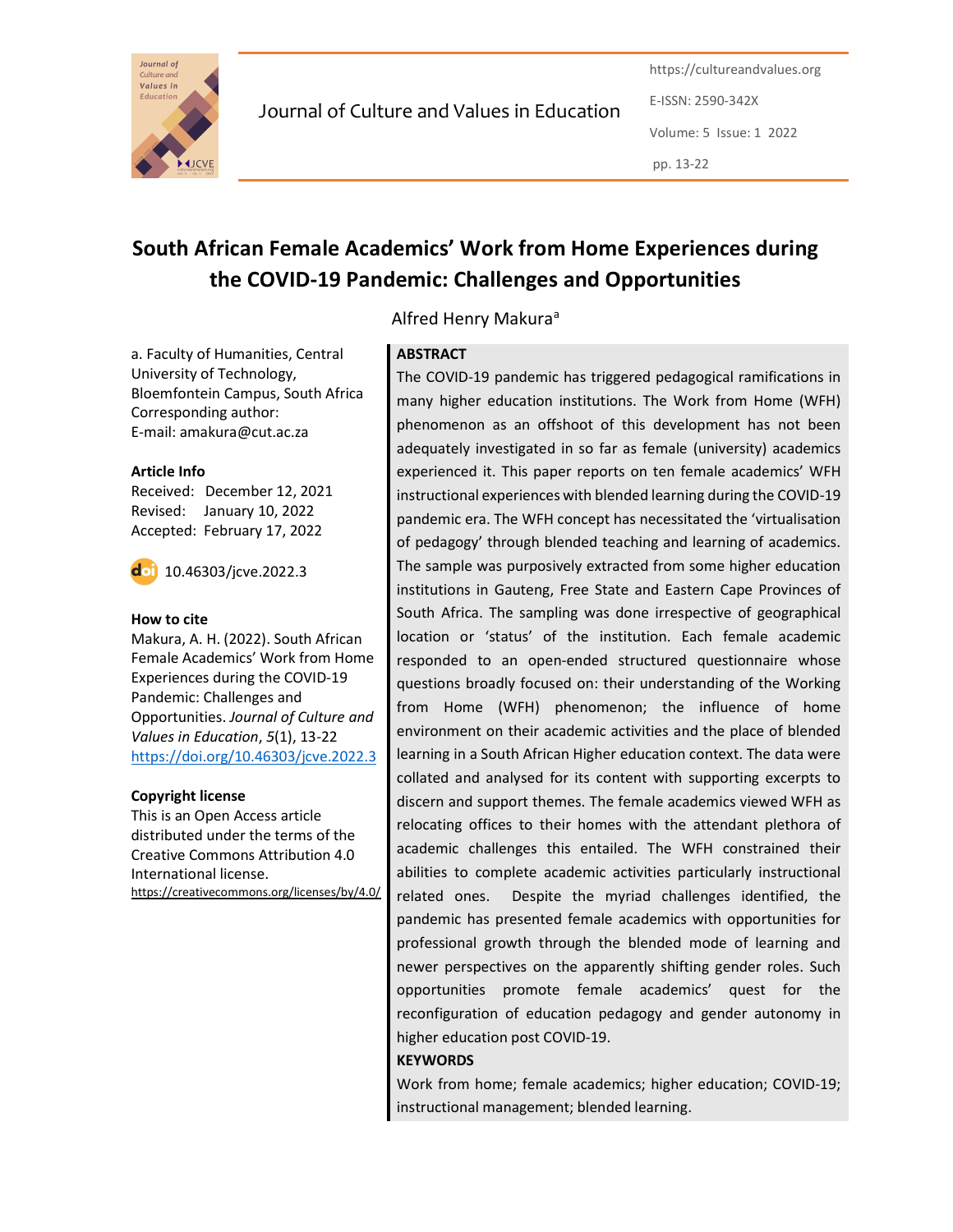#### **INTRODUCTION**

A body of knowledge on the pedagogical ramifications of the COVID-19 on female academics is slowly emerging (Deryugina et al., 2021; Kim & Patterson, 2020; Mavin & Yusupova, 2020; Minello, 2020; Minello et al., 2021; Parlak et al., 2021; Walters et al., 2021). Women are known to experience several challenges, chiefly patriarchy and gender discrimination. The COVID-19 pandemic is an additional ill that has compounded female academics' woes. The same extended to issues related to assessment, quality assurance and student support systems (Owolabi, 2020). Patriarchy for instance, has blurred the social identity (woman), and the nature of the job some women are expected to perform (Mavin & Yusupova 2021). Yildirim and Eslen-Ziya (2020) and Cui et al (2021) concede that men and women have been impacted differently. This reportedly stem from the traditionally gendered division of labour in most societies. Female academics with young children are mostly affected since children need closer attention. Such women are constrained when it comes to academic research productivity. Consequently, the academic (research) production levels of the women folk have reportedly plummeted (Gabster et al., 2021; Staniscuaski, 2021; Yildirim & Eslen-Ziya, 2021). In the case of the United States of America, Cui et al (2021) have demonstrated that women academics have produced proportionately (up to 13.9%) fewer research papers than male academics in the social sciences. Thus, structurally, I only include the effects of the pandemic and its attendant WFH on female academics. Thereafter, I account for the factors that explain those negative consequences and finally, I give scholars' suggestions to mitigate the challenges.

Staniscuaski (2021) showed that most academics conceded that they were negatively affected by the pandemic. They concluded that gender, parenthood and race are responsible for a decline in women's productivity during the COVID-19 pandemic. Male academics without children were least affected by the pandemic as regards research productivity. Whites as a group were less impacted compared to black academics. South African female university academics have not been spared (Khosa & Pillay, 2021; Walters et al, 2022). Hence the uniqueness of the inert talents and "indomitable spirit" (Khosa & Pillay, 2021, p. 139) particularly of the women academic leaders for instance, cannot be fully delineated due to the distortions of the Work from Home strategy adopted during the COVID-19 pandemic era. Robbins et al., (2019, pg. i) citing musician Bob Dylan implored 'average citizens' such as women to '…find their own way through the mess' [such as the COVID-19 pandemic] (own emphasis) and what they describe as 'reactionary populism' in education. The WFH platform thus presented female academics an opportunity to find their way amid a ravaging pandemic. The Work from Home (WFH) strategy (Deryugina et al., 2021; Stadnyk & Black, 2020; Yildirim & Eslen-Ziya, 2021) was adopted by many formal organisations in response to the ravages of the COVID-19 pandemic. The intention was to slowdown infections among a population while ensuring that productivity or output of goods and services were sustained. Hence, many academic institutions particularly universities directed their workforce to work from home using enhanced online platforms.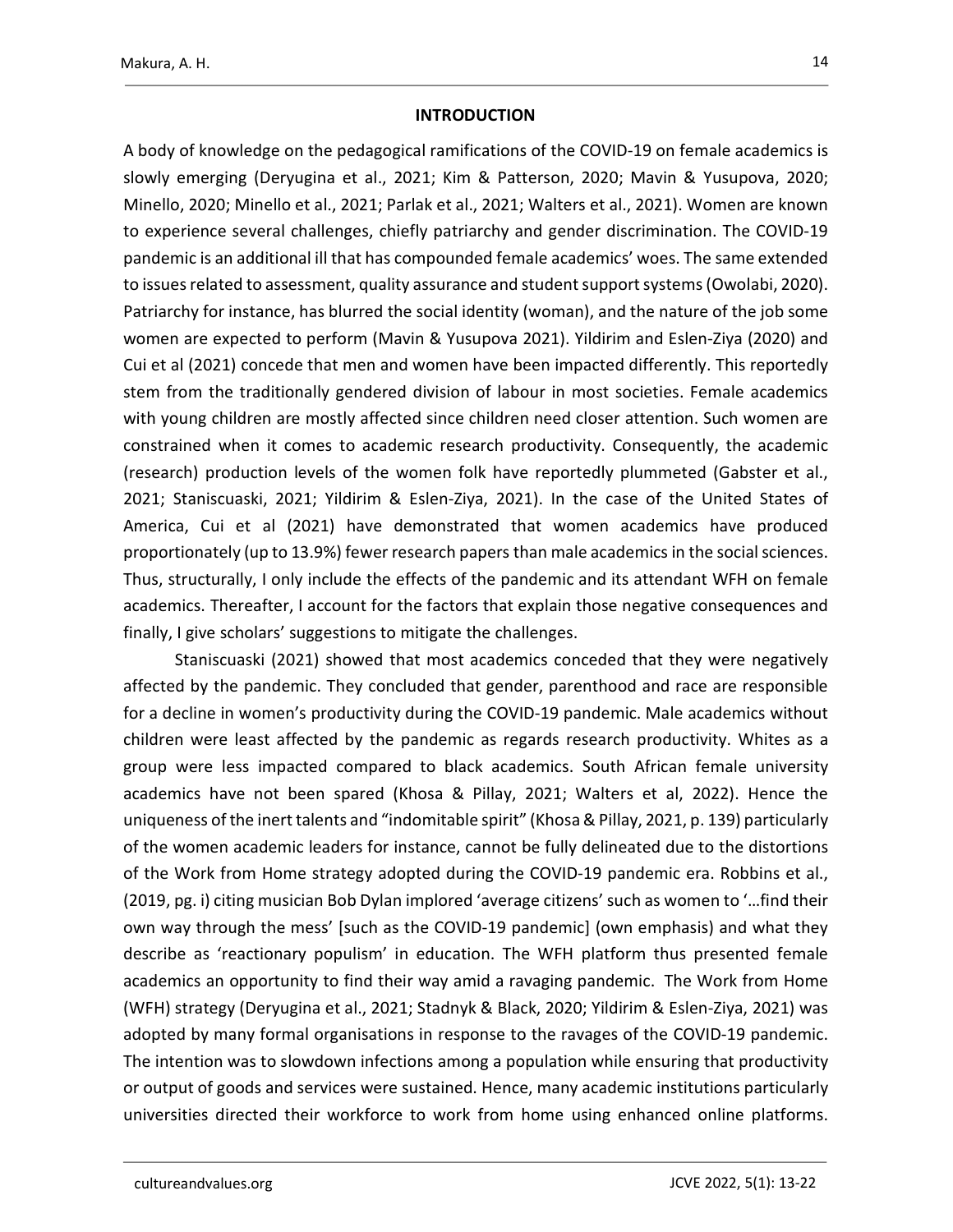Likewise, students shifted to online pedagogical platforms to receive an education (Shatunova et al., 2021). This strategy appears to have worked in many instances despite the potential threats of innovations hitherto unknown in many societies. Kasymova et al (2021) report on challenges faced by female academics who are mothers and suggest strategies the female academics need to adopt to mitigate the impact of motherhood on research productivity. The researchers implore institutions to shoulder the burden of childcare responsibilities of their academics who are mothers. It is slowly being realised that the Work from home concept is disproportionately affecting individuals operating in in academe.

Literature points to the fact that women are immensely adversely affected by the Work from Home phenomenon that arose after the onset of the COVID-19 pandemic (Kasymova et al., 2021; Mavin & Yusupova, 2020; Muller & Nathan, 2020; Parlak et al., 2021; Walters et al., 2022; Yıldırım-Şahin, 2020; Yildirim & Eslen-Ziya, 2021). A seminal study by Parlak et al (2021) shows that the pandemic 'has deepened gender inequalities and [plummeted women] productivity'. This appears to stem from increased domestic burdens, reduction in research time (Deryugina et al., 2021), increased caring labour and differentiated power relations (Zabaniotou, 2020), negative attitudes of spouses towards academia (Parlak et al., 2021) and an increase in teaching and administrative workloads of women in addition to their traditional roles (Khosa & Pillay, 2021; Minello et al., 2021; Walters et al., 2022). It is in this context that Kasymova et al (2021) suggest a policy-praxis shift at institutional level. Because of such challenges, the WFH concept has necessitated the 'virtualisation of pedagogy' through blended teaching and learning of academics. An earlier study by Bennett (2015) outlined the massive benefits that are associated with the virtualisation of teaching and learning. The resultant strategy fused traditional teaching approaches with technology. The implementation of such a blended or hybrid approach was not without other unintended challenges. Hove and Dube (2021) warm against the exclusionary practices of online learning, which, in some instances, have been commercialised.

Given that almost the entire academic labour force in many institutions recoiled to the captive domestic environment, pedagogy had to be offered through digital platforms. The advent of pedagogically friendly digital platforms was meant to mitigate the academic disruption caused by the pandemic. In other societies millions of girls were thrown out school (Muller & Nathan, 2020) and technically lost out on an online education system presented by the pandemic. Adedoyin and Soykan (2020) explain that the crisis response migration to digital platforms was met by logistical challenges, digital incompetence, attitudinal challenges, heavy workload and compatibility issues. Hove and Dube (2021) aver that the digitalisation and commercialisation of online platforms created 'virtual elite schools' which have widened the digital gap between the privileged and underprivileged learners. Within that matrix, as Stadnyk and Black (2020) observe, challenges faced by female academics will persist in post pandemic era. In their view, the area of research productivity or output is likely to bear the brunt of the deleterious impact of the pandemic.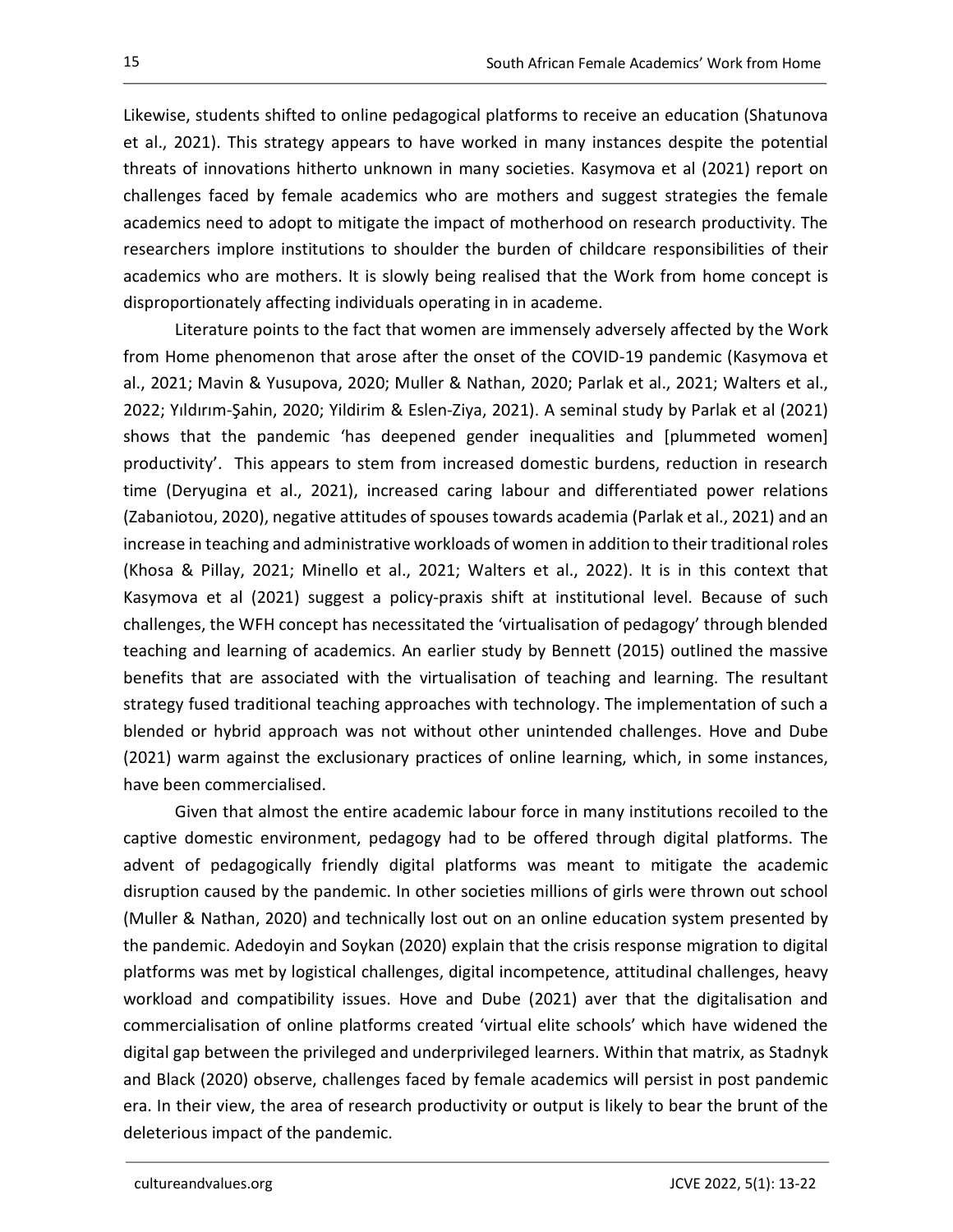# Research question

- What are the South African female academics' understanding of Work from Home (WFH) phenomenon?
- How do female academics perceive the influence of home environment on their academic activities?
- What do female academics perceive as the place of blended learning during the COVID-19 pandemic era in a South African higher education context?

# METHODOLOGY

# Design

This study utilises qualitative data generated from a larger study and is thus grounded in the interpretivist paradigm. This paradigm is premised on the notion that knowledge is a social construct with multiple 'truths.' The assumption was that, in keeping with a qualitative design, the selected female (university) academics were well positioned to narrate their unique lived experiences during the COVID-19 pandemic. Holmes (2015) contends that intercultural encounters are socially constructed and bounded by cultural contexts of the research participants. In this case, the female academics operating in varying socio-economic contexts narrated their honest experiences, albeit, in writing. Hence, I was able to create a unique form of knowledge which enables us to communicate to the end user.

# The sample

This consisted of ten purposively selected female academics from some targeted higher education institutions located in the Gauteng, Free State and Eastern Cape Provinces of South Africa. The sample selection was arrived at irrespective of geographical location or 'status' of the institution. The sample was part of a larger one (inclusive of male academics). Only data on, and from female academics is reported herein.

# **Instrument**

Each female academic responded to an open-ended structured questionnaire whose questions broadly focused on: their understanding of the Working from Home (WFH) phenomenon; the influence of home environment on their academic activities and the place of blended learning in a South African Higher education context.

# Data Collection

The questionnaire was administered through direct email to each participant. Direct contact with the participants was not possible due to the COVID-19 pandemic protocols or restrictions. In keeping with research ethics, each participant was allocated a coded nom de plume, and these ranged from codes FA1 to FA10 where FA stood for Female Academic (number 1, 2,3, 4 etc.).

# Data analysis

The rich data were thematically collated and analysed for its content with supporting excerpts to discern and support themes in line with the declared research questions.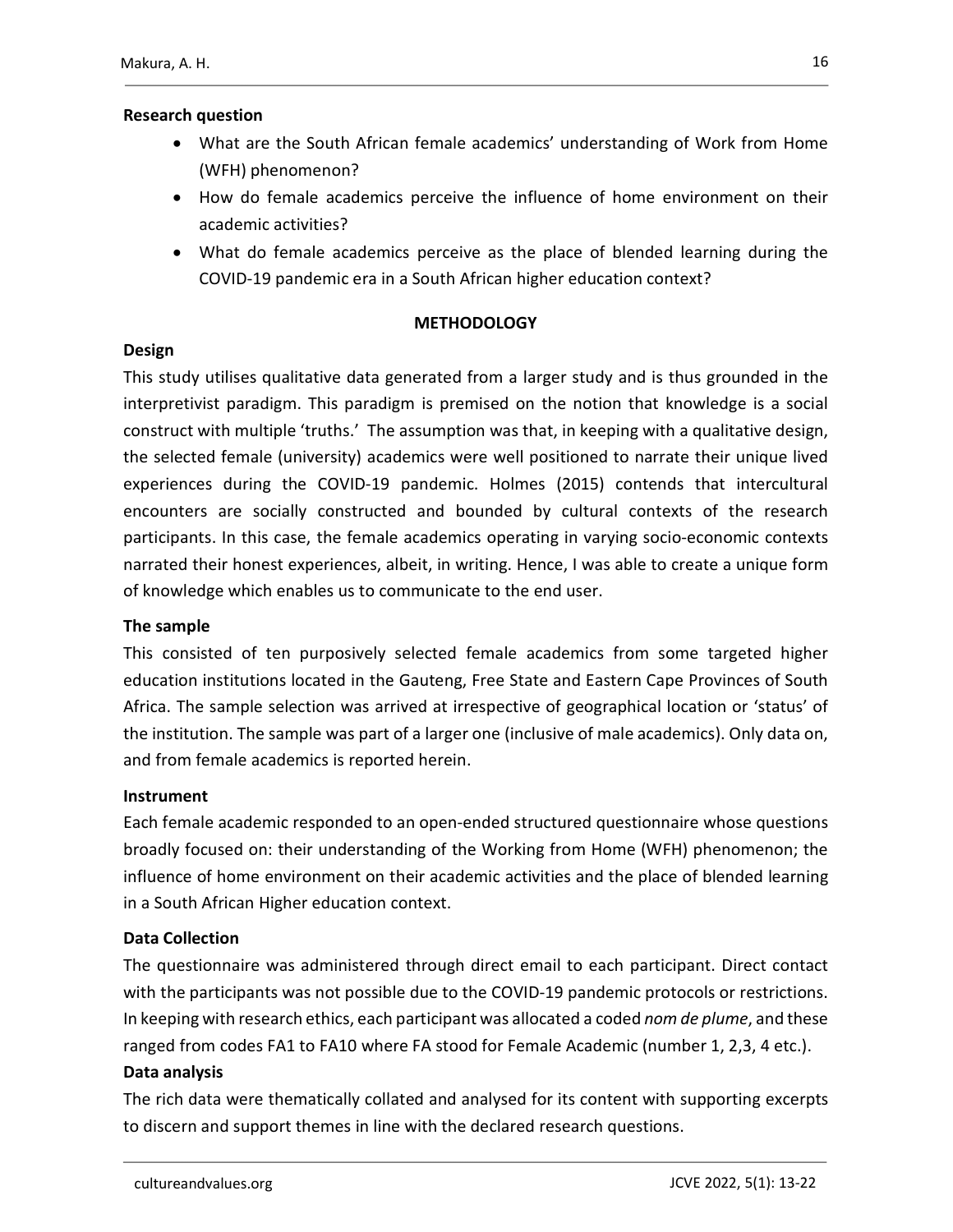#### RESULTS

After collecting usable questionnaire instruments, they were later scrutinised for their content. De Vos (2010) advises that data should be processed to bring order structure and meaning. With that in mind, I set to analyse the data in line with thematic areas embedded in the three declared research questions. Hereunder is a detailed narrative of the areas of focus.

#### Female academics' understanding of Work from Home (WFH) phenomenon

Most participants indicated that working from home entailed executing formal work from the comfort of one's home in a "...designated space" [FA29] i.e., away from the office "...or at a remote location other than my physical work address to perform my duties [FA29]. Female Academic 1 (FA1) submitted a compelling description indicating that it is "Involving in work related activities while you in the comfort of your home/house without office space, office furniture but use available space and your house furniture to make yourself comfortable to cope with the adjustments and new environment for teaching and learning." This reasoning was echoed by both FA21 and FA23 with the former averring that "Working from home means working from my house, flat etc. or any other setting either than [sic] the traditional office." Participant FA23 expounded on the spinoffs of working from home indicating that it offered

"…greater flexibility in working hours but the output remains the same" Another academic, FA8, was mindful of the official working hours when she indicated that Working from Home was akin to "Using working hours to do the job you are employed for, doing it from home." Participants FA3 and FA11 from an Eastern Cape province-based institution indicated that WFH meant "completing the work that you are unable to do at work due to uncertain circumstances, for instance, in the case of covid19 where we had to be locked in our homes" [FA3]. This reasoning presupposes that only 'uncompleted work' qualified for being taken to the (comfortable) home environment. Both academics cited the COVID-19 situation as a special circumstance warranting working from home. Our study went further to probe how the home environment influenced their academic activities.

# How the female academics perceived the influence of home environment on their academic activities

The general feeling among the female academics was that working from home had constrained their ability to execute official tasks and duties. FA1 was bold when she declared that "Very difficult situation as I am working 24/7 without rest and relaxation. It is total different environment where you need adjustments as well as balance and prioritise between work and home chaos." Another participant, FA21 added that the WFH requirement "...made it difficult to complete academic activities..." due family related demands. FA23 indicated that she has a "home office" but the increased workload (stemming from the COVID-19 pandemic) negatively impacted her family life. An academic based at a Gauteng higher education institution, FA11 claimed that she incurred expenses and inconveniences because of working from home. "I have had to convert my dining room into a replica of my work office. We have not had a dining room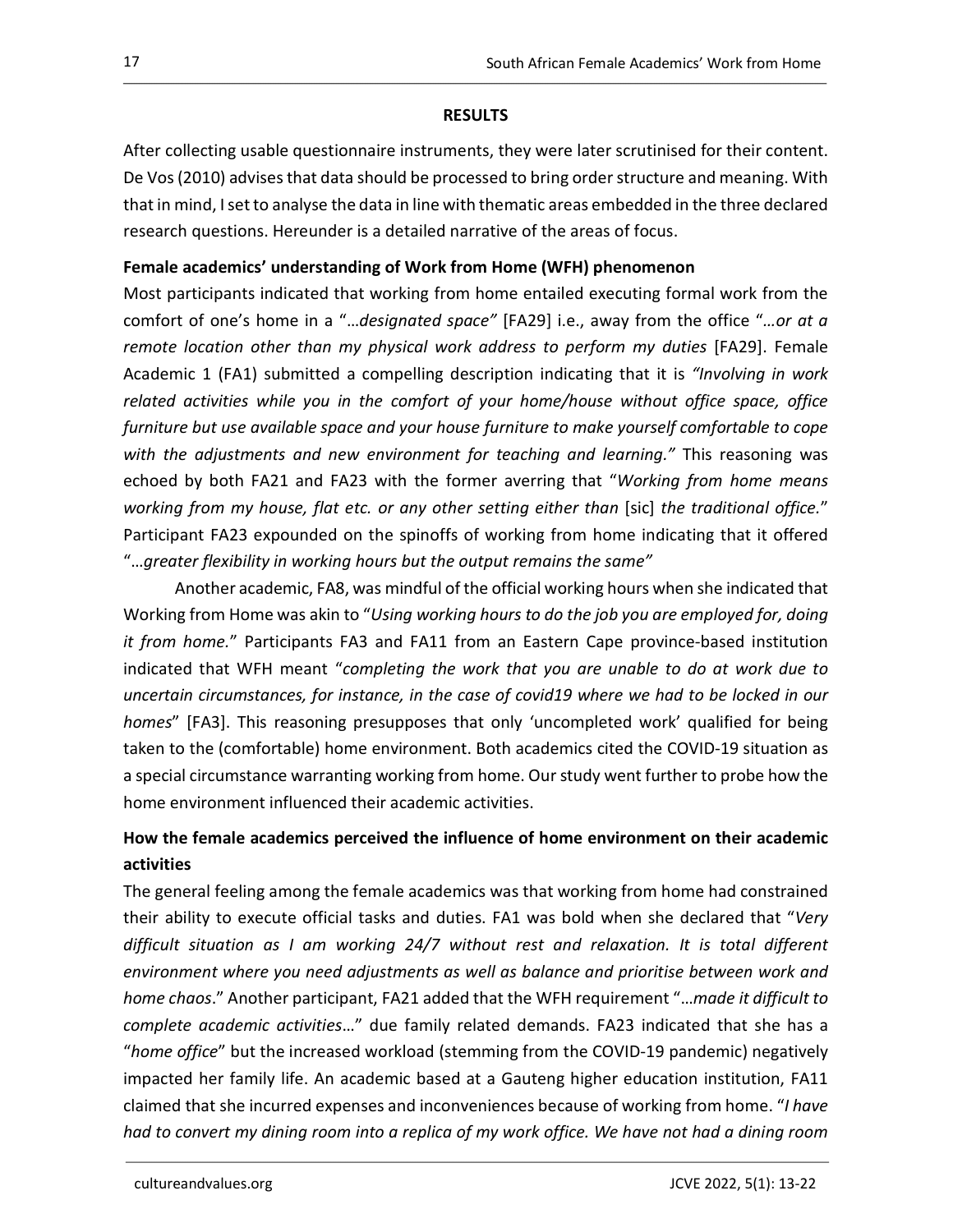since March! I have had to upgrade my laptop (at my own expense) and get a printer from my husband's office." In summation, she metaphorically mocked the power utility giant, ESKOM for compounding her woes through disrupting internet connectivity "Thank goodness we have fiber but that goes down when Eskom decides". FA1 disclosed that it was difficult and expensive to work from home as regards data, electricity, food etc.

Despite its challenges, FA29 and FA8 indicated that the home environment positively impacted on their ability to complete academic activities. The later indicated that she had "almost all the tools to work with" while the former indicated that she would "…work for hours on end without getting disturbed". Other participants cited time as a godsent given that they would work for longer hours after 'official' hours. Hence, the study notes that the pandemic presented academics with both positive and negative aspects. A common theme in the academics' narrative relates to the ease with which technology assisted them in executing their academic mandates by adopting blended learning.

# Female academics' perceptions on the role of blended learning during the COVID-19 pandemic era

It was gratifying to note that almost the entire female academics' cohort perceived blended learning as a positive aspect during the pandemic. They were emphatic in their responses while offering several reasons to buttress their assertions. The following captions offer insights into the issue:

FA8 posited that the "Lockdown made me realized [sic] the importance of using blended learning instead of mostly face-to-face…. I used learning management systems (LMS) just to complement the face-to-face learning and teaching"

FA1 used the blended learning approach to "accommodate vulnerable students who may not be able to use online or remote teaching due to technological issues"

FA23 indicated that "blended learning will create the opportunities for a wider range of students to enrol at universities" Perhaps a very compelling submission regarding the instructional advantages of blended learning during the pandemic came from FA11 who argued that "I have seen first-hand the benefits of being able to deal with questions, issues etc. – right there and then in 'the real world' as opposed to online. A lot of students became very 'needy' and kept wanting reassurances even when things were crystal clear and explained in various forums!" Despite these positive academic spinoffs, an academic at an Eastern Cape university

bemoaned the inadequate support from ICT section of the institution arguing that "The thought of teaching in a new environment seemed initially excited. However, the support from ITC sustained the swift was not aligned with the change. One person supporting all the lecturers is not sufficient. In the past if you had a request, it was done. Nowadays you have to follow all the steps with the facilitator. It is time consuming and not the support to proceed faster (or to what I was used too in the past)". From this caption, it was apparent that the ICT section had inadequate labour to service its clientele.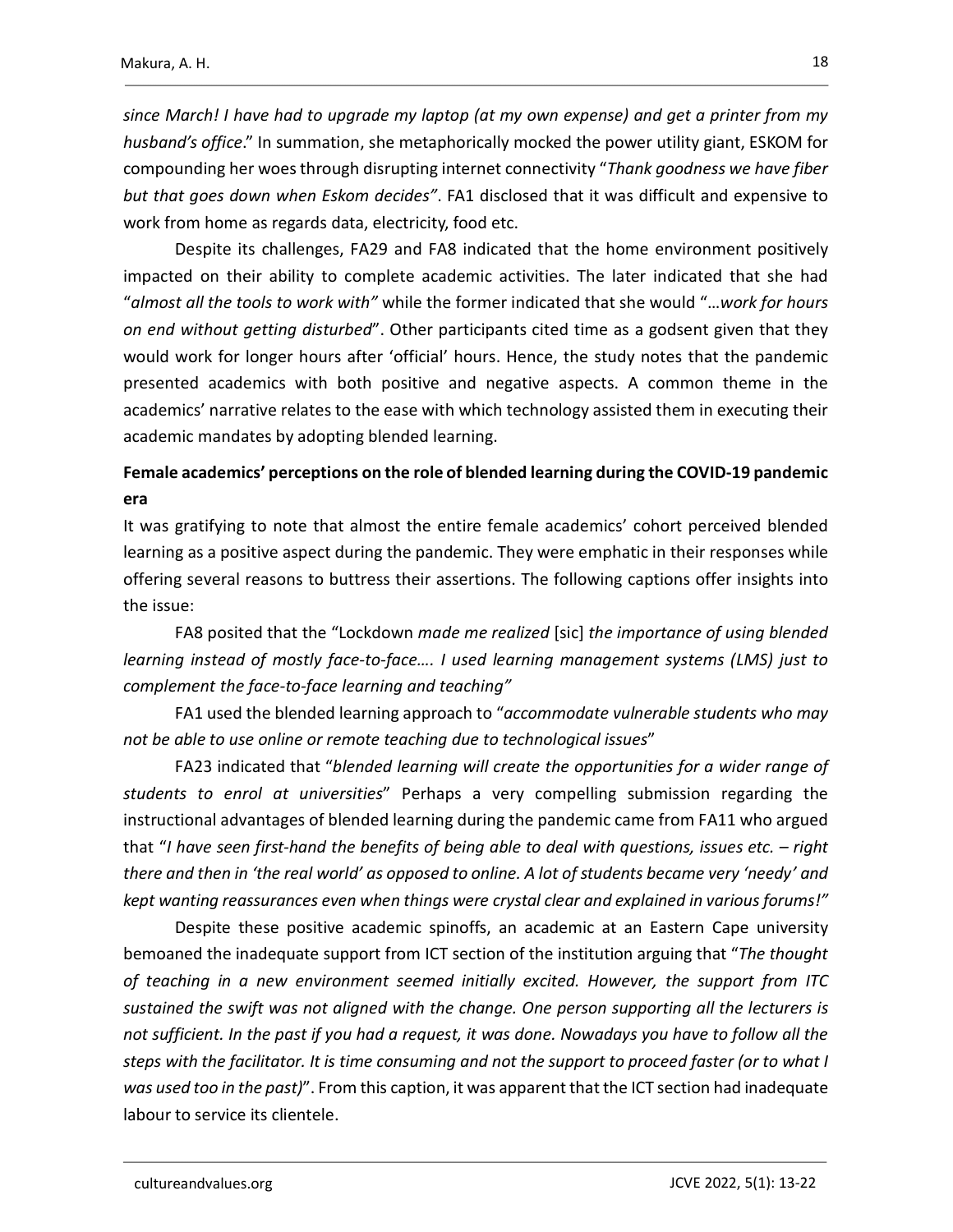#### **DISCUSSION**

From the forgoing, it is apparent that female academics at some South African universities hold similar views regarding the working from home phenomenon. They agree that WFH entailed executing formal work within the comfort of one's home i.e., transferring the official workplace office to their respective homes. Some female academics have created spaces within their household parameters to host the formal offices. This phenomenon has confined people (in general) to their domestic boundaries with varying degrees of consequences. Female academics revealed both negative and positive aspects of working from home. Married women particularly experience several family responsibilities due to the gendered nature of domestic labour (Zabaniotou, 2020; Muller & Nathan, 2020). Most South African participants reported an increase in the workload by working from home (Khosa & Pillay, 2021; Walters et al., 2022).

Regarding the issue of female academics' perceptions of the influence of home environment on their academic activities the general feeling among the female academics was that working from home had constrained their ability to execute official tasks and duties. Most participants indicated that they had experienced an increased workload. Consequently, this trend caused most female academics to experience reduced research output (Cui et al., 2021; Gabster et al., 2020; Parlak et al., 2021; Staniscuaski, 2021; Yildirim & Eslen-Ziya, 2021). Some participants experienced increased costs by working from home while others had connectivity related challenges. Technical related challenges compromised the female academics' quest to offer an education through the blended mode.

The blended mode of teaching and learning was perceived by female academics as a positive pedagogical tool during the pandemic. It assisted them in executing their instructional duties. As Adedoyin and Soykan (2020) observe, blended learning presents many benefits. Some of them are related to the virtualisation of pedagogy in spheres of assessment, quality assurance and student support systems (Owolabi, 2020). Most instructional related challenges that will be faced by some female academics, post-COVID-19 will persist (Stadnyk & Black, 2020). Hence the critical role played by the blended mode of learning and teaching will come in handy. Additionally, Omodan and Diko (2021) suggest the adoption of Ubuntugogy as an alternative liberation pedagogy to the instructional challenges besetting African higher education systems.

#### CONCLUSIONS AND RECOMMENDATIONS

This study sought to report on the WFH instructional experiences with blended learning of some female academics during the COVID-19 pandemic era. Three research questions were posed and data from the research participants were used to address them. The COVID-19 pandemic necessitated the Working from Home concept, initially as a way of mitigating the spread of the virus. The study concludes that female academics understood the working from home (WFH) phenomenon as the taking of formal work to their place of residence. This practice constrained the already overburdened female academics. Their research productivity plummeted during the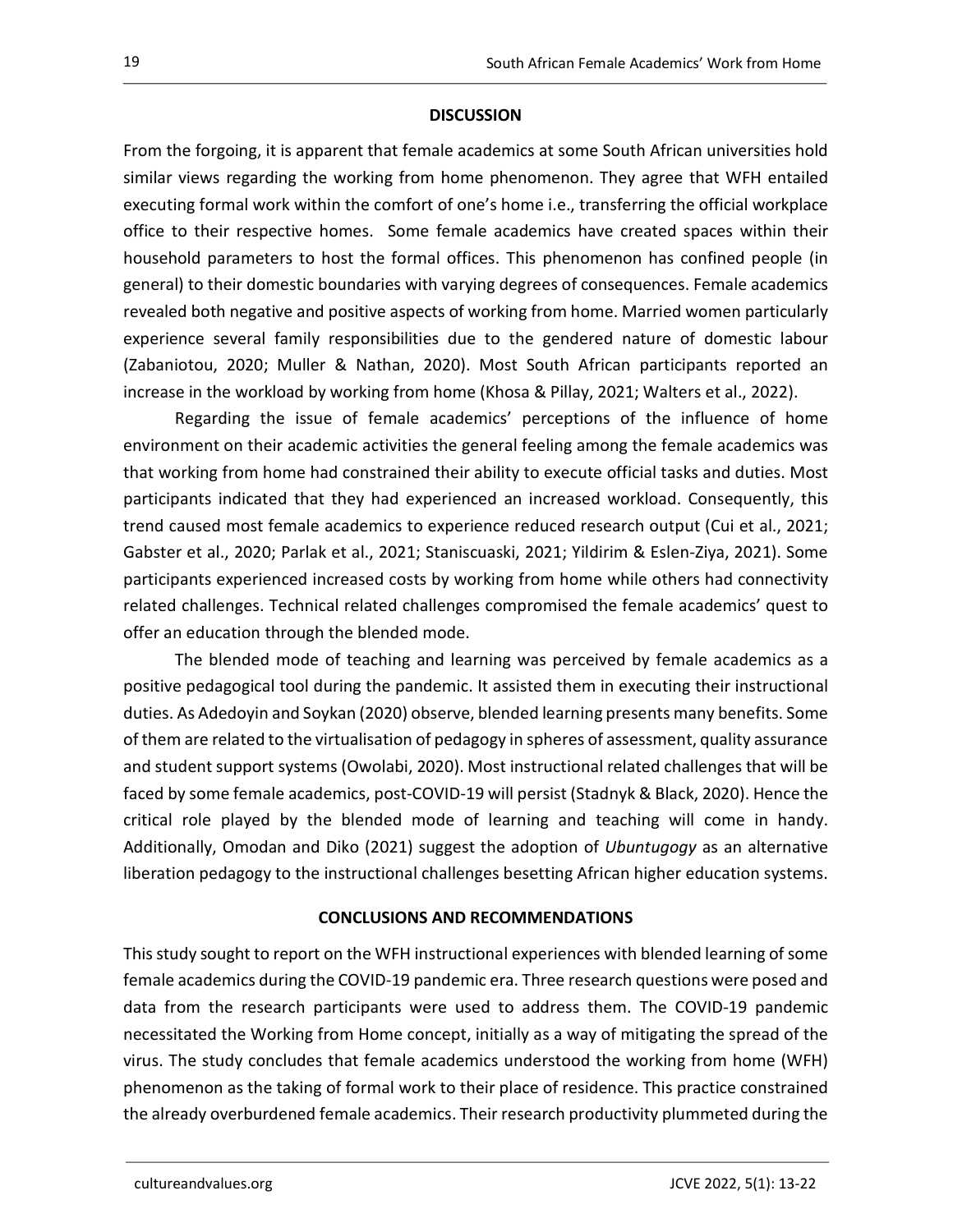pandemic era. Lastly, this study showed that the WFH concept has necessitated the 'virtualisation of pedagogy' through blended teaching and learning. The female academics fully embraced the role played by blended learning in a higher education context. This is despite the increased workload that they experienced. The female academics reported several advantages associated with the blended learning format. These included complementing the face-to-face mode of instruction, creating more opportunities especially for the marginalised candidates and improving one's pedagogical skills.

Based on the foregoing, the study implores female academics to sustain their instructional offerings despite the pedagogical challenges presented by the pandemic. The academics also need to tackle patriarchy head on. The data obtained herein showed that married or child rearing mothers faced several (more) challenges than other social categories. Universities thus need to institute policies that protect and enhance female academic participation in education with minimal interference. In parting, the pandemic has presented female academics with opportunities for professional growth through the blended mode of learning and newer perspectives on the apparently shifting gender roles. Such opportunities promote female academics' quest for the reconfiguration of education pedagogy and gender autonomy in higher education post COVID-19.

#### **REFERENCES**

Adedoyin, O. B., & Soykan, E. (2020). Covid-19 pandemic and online learning: the challenges and opportunities. Interactive Learning Environments, 1-13. https://doi.org/10.1080/10494820.2020.1813180

Bennett, R.E. (2015). The changing nature of educational assessment. Review of research in education, 39, 370-407. https://doi.org/10.3102/0091732X14554179

- Cui, R., Ding, H., & Zhu, F. (2021). Gender inequality in research productivity during the COVID-19 pandemic. Manufacturing & Service Operations Management, 1-25. http://dx.doi.org/10.2139/ssrn.3623492
- Deryugina, T., Shurchkov, O., & Stearns, J. (2021). Covid-19 disruptions disproportionately affect female academics. In AEA Papers and Proceedings, 111, 164-68. https://www.aeaweb.org/articles?id=10.1257/pandp.20211017
- De Vos, A. S (2010). Qualitative data analysis and interpretation. In A. S. De Vos, H. Strydom, C. B. Fouche & C. S. L. Delport (Eds.). Research at grass roots: For the social sciences and human service professions (3rd ed., pp. 333-348). Van Schaik.
- Gabster, B. P., van Daalen, K., Dhatt, R., & Barry, M. (2020). Challenges for the female academic during the COVID-19 pandemic. The Lancet, 395(10242), 1968-1970. https://doi.org/10.1016/S0140-6736(20)31412-4
- Holmes, P. (2015). Intercultural encounters as socially constructed experiences: Which concepts? Which pedagogies? In The Routledge companion to cross-cultural management (pp. 287-297). Routledge.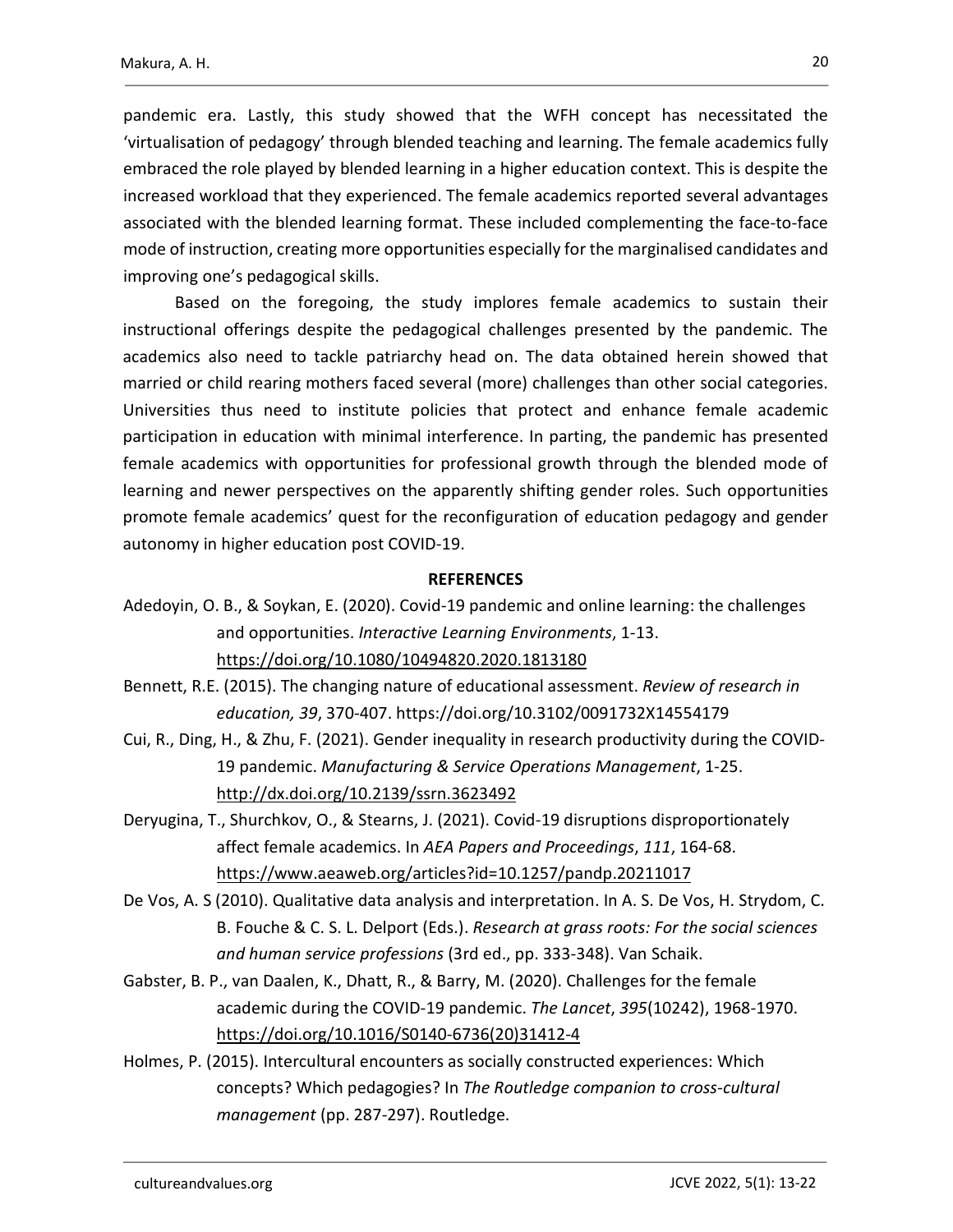- Hove, B., & Dube, B. (2021). Covid-19 and the entrenchment of a virtual Elite private school: Rethinking education policies in Zimbabwe. Journal of Culture and Values in Education, 4(2), 84-94. https://doi.org/10.46303/jcve.2021.5
- Kasymova, S., Place, J. M. S., Billings, D. L., & Aldape, J. D. (2021). Impacts of the COVID-19 Pandemic on the Productivity of Academics who Mother. Gender, Work & Organization, 1-15. https://doi:10.1111/gwao.12699
- Khosa, P., & Pillay, P. (2021). Celebrating the Indomitable Spirit of South African Female Academics during the COVID-19 Pandemic. In ET. Pereira, C. Costa. & Z. Breda (Eds.), 4th International Conference on Gender Research, ICGR 2021 (pp. 139-147). Academic Conferences International Limited. http://doi:10.34190/IGR.21.013
- Kim, E., & Patterson, S. (2020). The Pandemic and Gender Inequality in Academia, 1-19. Available at http://dx.doi.org/10.2139/ssrn.3666587
- Mavin, S., & Yusupova, M. (2020). Gendered experiences of leading and managing through COVID-19: patriarchy and precarity. Gender in Management: An International Journal, 35, (7/8), 737-744. https://doi:10.1108/GM-09-2020-0274
- Minello, A. (2020). The pandemic and the female academic. Nature, 17, 2020. http://www.nature.com/articles/d41586-020-01135-9
- Minello, A., Martucci, S., & Manzo, L. K. (2021). The pandemic and the academic mothers: present hardships and future perspectives. European Societies, 23(sup1), S82-S94. https://doi.org/10.1080/14616696.2020.1809690
- Muller, J.E., & Nathan, D.G. (2020). COVID-19, nuclear war, and global warming: lessons for our vulnerable world. The Lancet,395 (10242), 1967-1968. https://doi.org/10.1016
- Okeke-Uzodike, O., & Gamede, V. (2021). The Dilemma of Unrelenting Workload Amidst Covid-19 Pandemic: An Agenda for University Female Academics. Journal of Research in Higher Education, 5(1), 12-46. https://www.ceeol.com/search/articledetail?id=978319
- Omodan, B. I., & Diko, N. (2021). Conceptualisation of Ubuntugogy as a Decolonial Pedagogy in Africa. Journal of Culture and Values in Education, 4(2), 95-104. https://doi.org/10.46303/jcve.2021.8
- Owolabi, J. O. (2020). Virtualising the school during COVID-19 and beyond in Africa: Infrastructure, pedagogy, resources, assessment, quality assurance, student support system, technology, culture and best practices. Advances in Medical Education and Practice, 11, 755-759. https://doi.org/10.2147/AMEP.S272205
- Parlak, S., Cakiroglu, O. C, & Oksuz Gul, F.O. (2021). Gender roles during COVID-19 pandemic: The experiences of Turkish female academics. Gender, Work & Organization, 28 (2), 461-483. https://doi.org/10.1111/gwao.12655